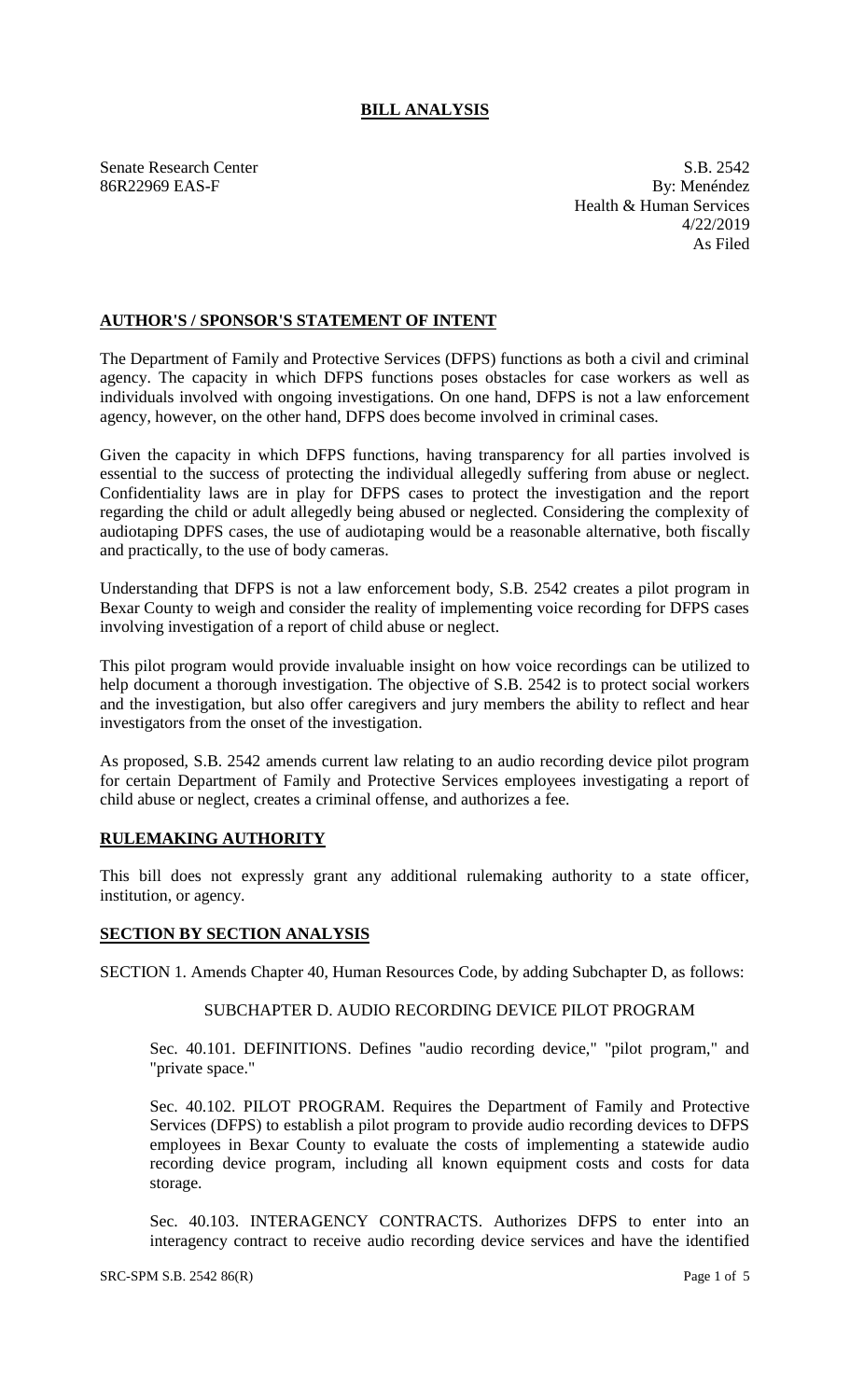operations performed through a program established by the Department of Information Resources.

Sec. 40.104. AUDIO RECORDING DEVICE POLICY. (a) Requires DFPS, as part of the pilot program, to adopt a policy ensuring that an audio recording device is activated only when investigating a report of child abuse or neglect and requires the policy to include:

> (1) guidelines for when a DFPS employee should activate an audio recording device or discontinue an audio recording currently in progress, considering the need for privacy in certain situations and at certain locations;

> (2) provisions relating to data retention, including a provision requiring the retention of an audio recording for a minimum period of 90 days;

> (3) provisions relating to storage of an audio recording, creation of backup copies of an audio recording, and maintenance of data security;

> (4) guidelines for public access, through open records requests, to an audio recording that is public information;

> (5) provisions entitling a DFPS employee to access any audio recording of an incident involving the DFPS employee before the DFPS employee is required to make a statement about the incident;

(6) procedures for supervisory or internal review; and

(7) the handling and documenting of equipment and malfunctions of equipment.

(b) Prohibits a policy described by Subsection (a) from requiring a DFPS employee to keep an audio recording device activated for the entire period of the DFPS employee's shift.

(c) Requires a policy adopted under this section to be consistent with the Federal Rules of Evidence and Texas Rules of Evidence.

Sec. 40.105. TRAINING. (a) Requires DFPS, before DFPS is authorized to operate the pilot program, to provide training to employees who will use audio recording devices and any other personnel who will come into contact with audio data obtained from the use of an audio recording device.

(b) Requires DFPS to develop a curriculum for a training program under this section.

Sec. 40.106. RECORDING INTERACTIONS WITH THE PUBLIC. (a) Requires a DFPS employee equipped with an audio recording device to act in a manner that is consistent with the policy of DFPS with respect to when and under what circumstances an audio recording device is required to be activated.

(b) Requires a DFPS employee who does not activate an audio recording device in responding to an investigation of child abuse or neglect to include in the employee's documentation or otherwise note in the child's case file the reason for not activating the audio recording device.

(c) Provides that any justification for failing to activate the audio recording device because it is unsafe, unrealistic, or impracticable is based on whether a reasonable DFPS employee under the same or similar circumstances would have made the same decision.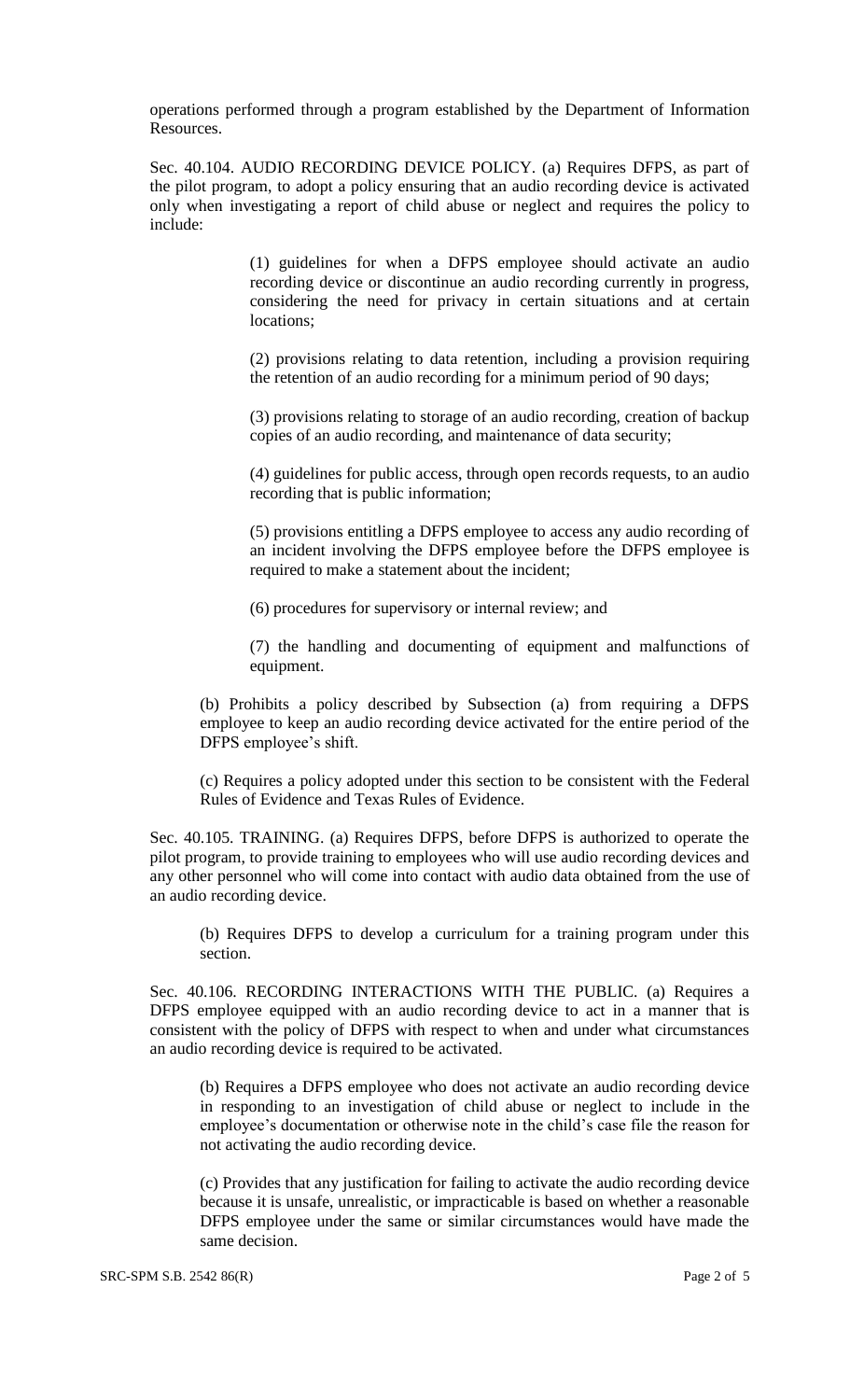Sec. 40.107. USE OF PERSONAL EQUIPMENT. Authorizes a DFPS employee who is on duty to only use an audio recording device that is issued and maintained by DFPS.

Sec. 40.108. NOTIFICATION OF AUDIO RECORDING DEVICE. (a) Requires a DFPS employee, before conducting an interview in an investigation of a report of child abuse or neglect, to notify the person the employee is interviewing that the DFPS employee is using an audio recording device.

(b) Authorizes DFPS to develop a form for the notification required by Subsection (a).

Sec. 40.109. OFFENSE. (a) Provides that a DFPS employee commits an offense if the employee releases a recording created with an audio recording device under this subchapter without permission of DFPS or if the employee fails to provide the notice required by Section 40.108.

(b) Provides that an offense under this section is a Class A misdemeanor.

Sec. 40.110. RECORDINGS AS EVIDENCE. (a) Prohibits an audio recording created with an audio recording device and documenting an incident that is related to an administrative or criminal investigation of a DFPS employee, except as provided by Subsection (b), from being deleted, destroyed, or released to the public until all criminal matters have been finally adjudicated and all related administrative investigations have concluded.

(b) Authorizes DFPS to release to the public a recording described by Subsection (a) if DFPS determines that the release furthers DFPS's purpose.

Sec. 40.111. RELEASE OF INFORMATION RECORDED BY AUDIO RECORDING DEVICE. (a) Requires a member of the public to provide the following information when submitting a written request to DFPS for information recorded by an audio recording device:

(1) the date and approximate time of the recording;

(2) the specific location where the recording occurred; and

(3) the name of one or more persons known to be a subject of the recording.

(b) Provides that a failure to provide all of the information required by Subsection (a) to be part of a request for recorded information does not preclude the requestor from making a future request for the same recorded information.

(c) Provides that information recorded by an audio recording device and held by DFPS under this subchapter, except as provided by Subsection (d), is not subject to the requirements of Section 552.021 (Availability of Public Information), Government Code.

(d) Provides that information that is or could be used as evidence in a criminal prosecution is subject to the requirements of Section 552.021, Government Code.

(e) Authorizes DFPS to:

(1) seek to withhold information subject to Subsection (d) in accordance with procedures provided by Section 552.301 (Request For Attorney General Decision), Government Code;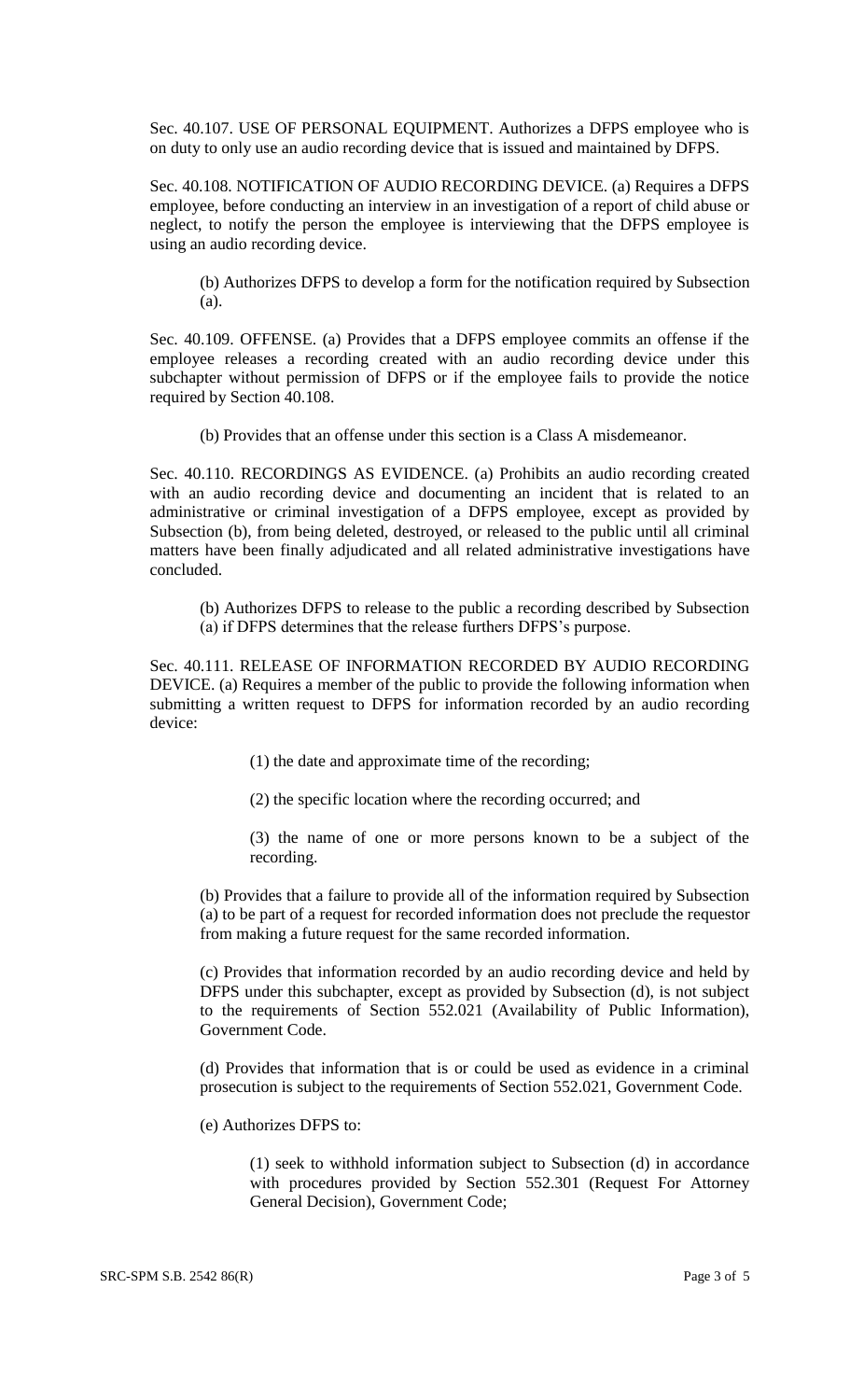(2) assert any exceptions to disclosure in Chapter 552 (Public Information), Government Code, or other law; or

(3) release information requested in accordance with Subsection (a) after DFPS redacts any information made confidential under Chapter 552, Government Code, or other law.

(f) Prohibits DFPS from releasing any portion of a recording made in a private space, or of a recording involving the investigation of conduct that constitutes a misdemeanor punishable by fine only and does not result in arrest, without written authorization from the person who is the subject of that portion of the recording or, if the person is deceased, from the person's authorized representative.

(g) Requires the Texas attorney general (attorney general) to set a proposed fee to be charged to members of the public who seek to obtain a copy of a recording under this section. Requires the fee amount to be sufficient to cover the cost of reviewing and making the recording. Authorizes DFPS to provide a copy without charge or at a reduced charge if DFPS determines that waiver or reduction of the charge is in the public interest.

(h) Provides that a recording is confidential and excepted from the requirements of Chapter 552, Government Code, if the recording was not required to be made under this subchapter or another law or under a policy adopted by DFPS and does not relate to a DFPS purpose.

Sec. 40.112. AUDIO RECORDING DEVICE RECORDINGS; REQUEST FOR ATTORNEY GENERAL DECISION. (a) Provides that, notwithstanding Section 552.301(b) (relating to requiring a governmental body to ask for the attorney general's decision and state the exceptions that apply within a certain time), Government Code, a governmental body's request for a decision from the attorney general about whether a requested audio recording device recording falls within an exception to public disclosure is considered timely if made not later than the 20th business day after the date of receipt of the written request.

(b) Provides that, notwithstanding Section 552.301(d) (relating to requiring a governmental body that requests a certain attorney general decision to provide a certain statement to the requestor within a certain time), Government Code, a governmental body's response to a requestor regarding a requested audio recording device recording is considered timely if made not later than the 20th business day after the date of receipt of the written request.

(c) Provides that, notwithstanding Section 552.301(e) (relating to requiring a governmental body that requests a certain attorney general decision to submit a certain document to the attorney general within a certain time), Government Code, a governmental body's submission to the attorney general of the information required by that subsection regarding a requested audio recording device recording is considered timely if made not later than the 25th business day after the date of receipt of the written request.

(d) Provides that, notwithstanding Section  $552.301(e-1)$  (relating to requiring a governmental body that submits certain written comments to the attorney general to send a copy of those comments to the requestor within a certain time), Government Code, a governmental body's submission to a requestor of the information required by that subsection regarding a requested audio recording device recording is considered timely if made not later than the 25th business day after the date of receipt of the written request.

Sec. 40.113. PRODUCTION OF AUDIO RECORDING DEVICE RECORDING IN RESPONSE TO VOLUMINOUS PUBLIC INFORMATION REQUESTS. (a) Provides that, notwithstanding Section 552.221(d) (relating to requiring an officer for public